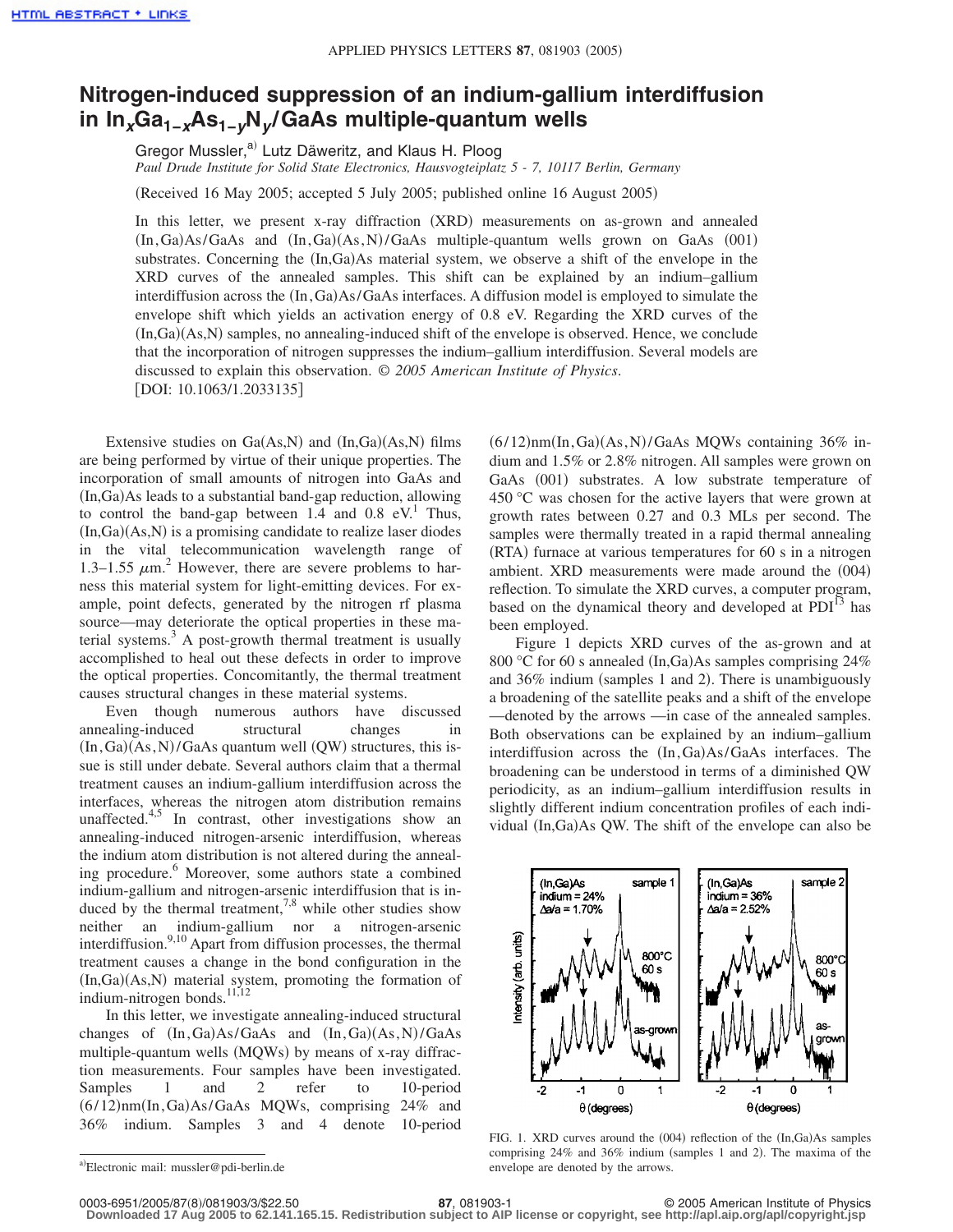

FIG. 2. XRD curves around the (004) reflection of the (In,Ga)As sample with 36% indium (sample 2) annealed at different temperatures for 60 s. The arrows denote the envelope maxima. The dotted lines refer to the computer simulation. The left-hand side number represents the diffusion lengths  $x<sub>D</sub>$ employed for the simulations.

explained by an indium–gallium interdiffusion across the (In, Ga)As/GaAs interfaces, as the position of the envelope maximum is determined by the mean indium concentration within the  $(In,Ga)As$  QWs.<sup>14</sup> Therefore, an indium diffusion into the GaAs barriers and a gallium diffusion into the (In,Ga)As QWs results in a decrease of the mean indium concentration within the (In,Ga)As QWs.

Figure 2 illustrates the annealing-induced shift of the envelope concerning the  $(In,Ga)$ As sample with 36% indium (sample 2). Obviously, the shift of the envelope is larger for higher RTA temperatures, indicating a more pronounced indium–gallium interdiffusion. To quantitatively investigate this diffusion process, one has to solve Fick's equation. Assuming that prior to the thermal treatment, the indium concentration profile is rectangular with an indium concentration  $C_0$  inside the QW, one can solve Fick's equation through:

$$
C(x,t) = \frac{C_0}{2} \left[ \text{erf}\left(\frac{W+2x}{4x_D}\right) + \text{erf}\left(\frac{W-2x}{4x_D}\right) \right],\tag{1}
$$

where  $C(x, t)$  is the indium concentration profile,  $x_D = \sqrt{Dt}$ denotes the diffusion length, *D* stands for the diffusion coefficient, *t* is the annealing time, and *W* represents the width of the  $(In,Ga)$ As QW. The diffusion length  $x_D$  can be used as a parameter to describe the indium–gallium interdiffusion. An increase of the diffusion length results in a smearing out of the indium concentration profile. To simulate the shift of the XRD envelope, one can load the indium concentration profiles— derived from Eq. (1) into the XRD simulation program. By varying the diffusion length, one can find concordance concerning the envelope maxima of the experimental and simulated XRD curves. The dotted lines in Fig. 2 refer to these simulations. The left-hand side numbers stand for the diffusion lengths that have been employed for the pertinent



FIG. 3. XRD curves around the  $(004)$  reflection of the  $(In, Ga)(As, N)$ samples comprising 36% indium as well as 1.5% and 2.8% nitrogen (samples 3 and 4). The maxima of the envelope are denoted by the arrows.

simulated XRD curves. Indeed, higher RTA temperatures require larger diffusion lengths to fit the experimental XRD curves, evidencing an enhanced annealing-induced indium– gallium interdiffusion.

From the XRD simulation, one can now determine an activation energy that describes the indium–gallium interdiffusion. The relation between  $E_a$  and  $D$  is given by  $D$  $= D_0 \exp(-E_a / k_B T)$ , whereas  $D_0$  is a constant and  $k_B T$  denotes the thermal energy. As the annealing time is constant for all thermal treatments, the diffusion length is proportional to the square root of the diffusion coefficient:  $x_D \propto \sqrt{D}$ . Hence, from an Arrhenius plot of  $ln(x_0^2)$  with respect to  $1/k_BT$ , we obtained an activation energy of 0.8 eV (plot is not shown here). This activation energy is lower than the reported literature value of 1.93 eV—determined from photoluminescence studies of  $(In, Ga)As/GaAs MQWs.$ <sup>15</sup> However, in the same report the authors state a reduction of the activation energy to 1.63 eV in the presence of gallium vacancies, which mediate the indium–gallium interdiffusion.<sup>16</sup> Hence, one may exemplify the low activation energy obtained in this study by a high gallium vacancy concentration, which may be attributed to the low growth temperature. In fact, indium–gallium interdiffusion studies on lowtemperature (In, Ga)As/GaAs MQWs—determined by means of transmission electron microscopy—yielded an activation energy of  $1.1$  eV,<sup>17</sup> which lies in the same range as the value reported here.

Concerning the  $(In,Ga)(As,N)$  material system, Fig. 3 depicts XRD curves of as-grown and at 800 °C for 60 s annealed (In,Ga)(As,N) samples comprising 36% indium and 1.5% or 2.8% nitrogen. Evidently, the shift of the envelope and the broadening of the satellite peaks is less pronounced for the  $(In,Ga)(As,N)$  sample with 36% indium and 1.5% nitrogen (sample 3) with respect to the (In,Ga)As sample comprising  $36\%$  indium (sample 2). Regarding the  $(In, Ga)(As, N)$  sample with 36% indium and 2.8% nitrogen (sample 4), no change between the XRD curves of the asgrown and annealed samples is ascertained. Hence, the incorporation of nitrogen into (In,Ga)As suppresses the annealing-induced indium–gallium interdiffusion.

One may explain the indium-gallium interdiffusion suppression by a strain reduction induced by the incorporation of nitrogen. However, by comparing the XRD curves of the  $(In, Ga) As sample with 24% (sample 1, \Delta a/a=1.70%) with$ the  $(In,Ga)(As,N)$  sample comprising 36% indium and 2.8% **Downloaded 17 Aug 2005 to 62.141.165.15. Redistribution subject to AIP license or copyright, see http://apl.aip.org/apl/copyright.jsp**